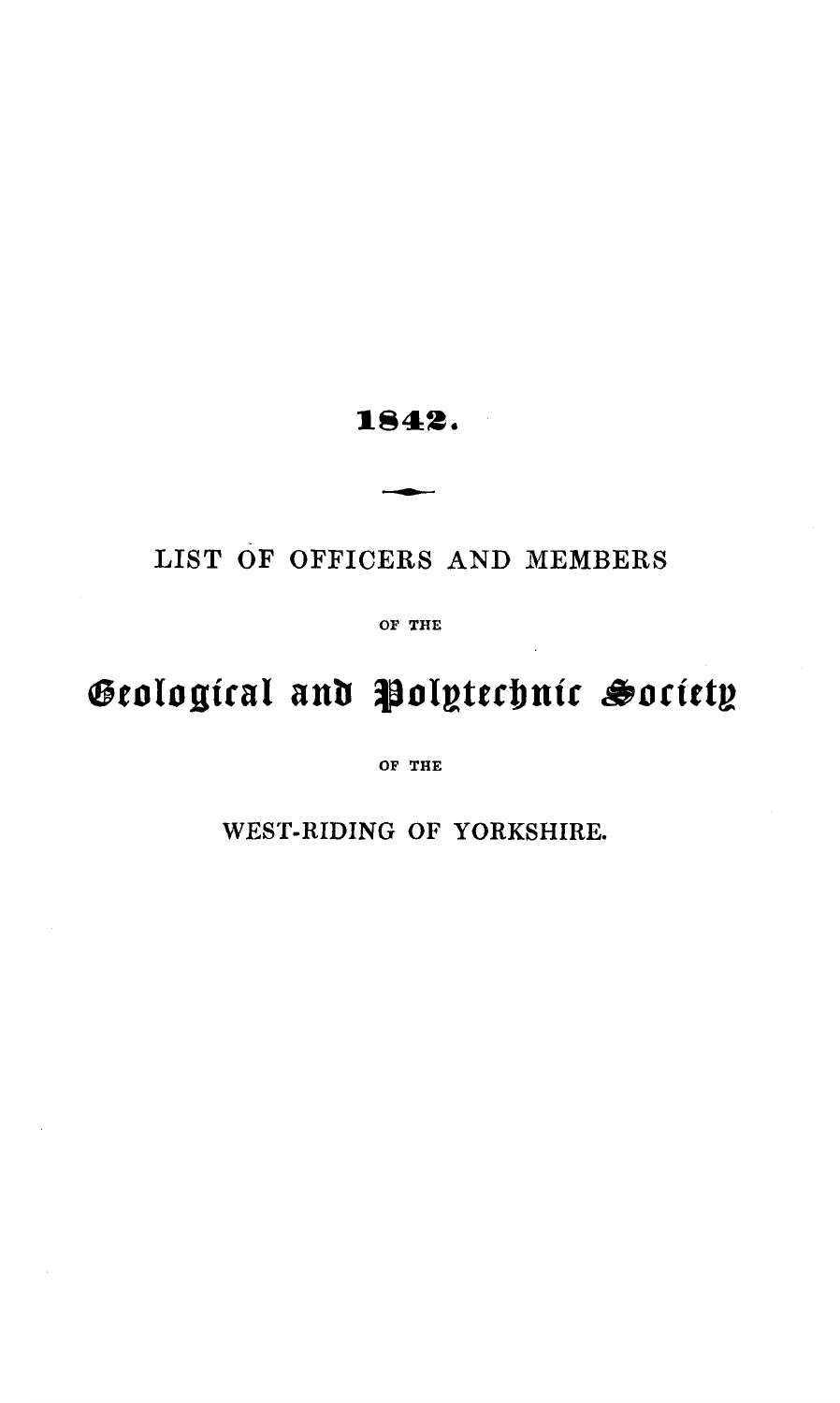## LIST OF OFFICERS AND MEMBERS

OF THE

# GEOLOGICAL & POLYTECHNIC SOCIETY

OF THE

# Wtest = Riding of Oorkshire,

1sr MAY, 1842.

## OFFICERS.

## Mresident. EARL FITZWILLIAM, F.R.S.

#### Fice=Presidents.

DUKE OF NORFOLK. EARL OF EFFINGHAM. EARL OF DARTMOUTH. LORD WHARNCLIFFE. LORD STOURTON. VISCOUNT MILTON. VISCOUNT HOWARD, M.P. Hon. W. S. LASCELLES, M.P. Hon. J. S. WORTLEY, M.P. SIR F. L. WOOD, BART. SIR W. B. COOKE, BART. REV. DR. SCORESBY. REV. S. SHARP.

REV. T. BARNES. T. W. BEAUMONT, Esq. J.S. STANHOPE, Esq. R.O. GASCOIGNE, Esq. G. LANE FOX, Esq. J.W. CHILDERS, Esq. M.P. E. B. BEAUMONT, Esq. G. WENTWORTH, Esq. W. BENNETT MARTIN, Esq. C. J. BRANDLING, Esq. J. G. MARSHALL, Esq. MICHAEL ELLISON, Esq. T. D. BLAND, JUN. Esq.

### Council.

W. BILLINTON. J. BRAKENRIDGE. H. BRIGGS. J. C. D. CHARLESWORTH. T. W. EMBLETON. W.T.HALL.

H. HARTOP. H. HOLT. J. M. STANSFELD. C. MORTON. REV. W. THORP. GEO. WILSON.

Secretary and Treasurer.

#### JOSEPH TRAVIS CLAY, Rastrick, Huddersfield.

## Honorary Curators.

T. W. EMBLETON AND HENRY HOLT.

#### Resident Curator.

MARTIN SIMPSON, Museum, Westgate, Wakefield.

#### Auditors.

BENJ, BIRAM AND G. W. CHAMBERS,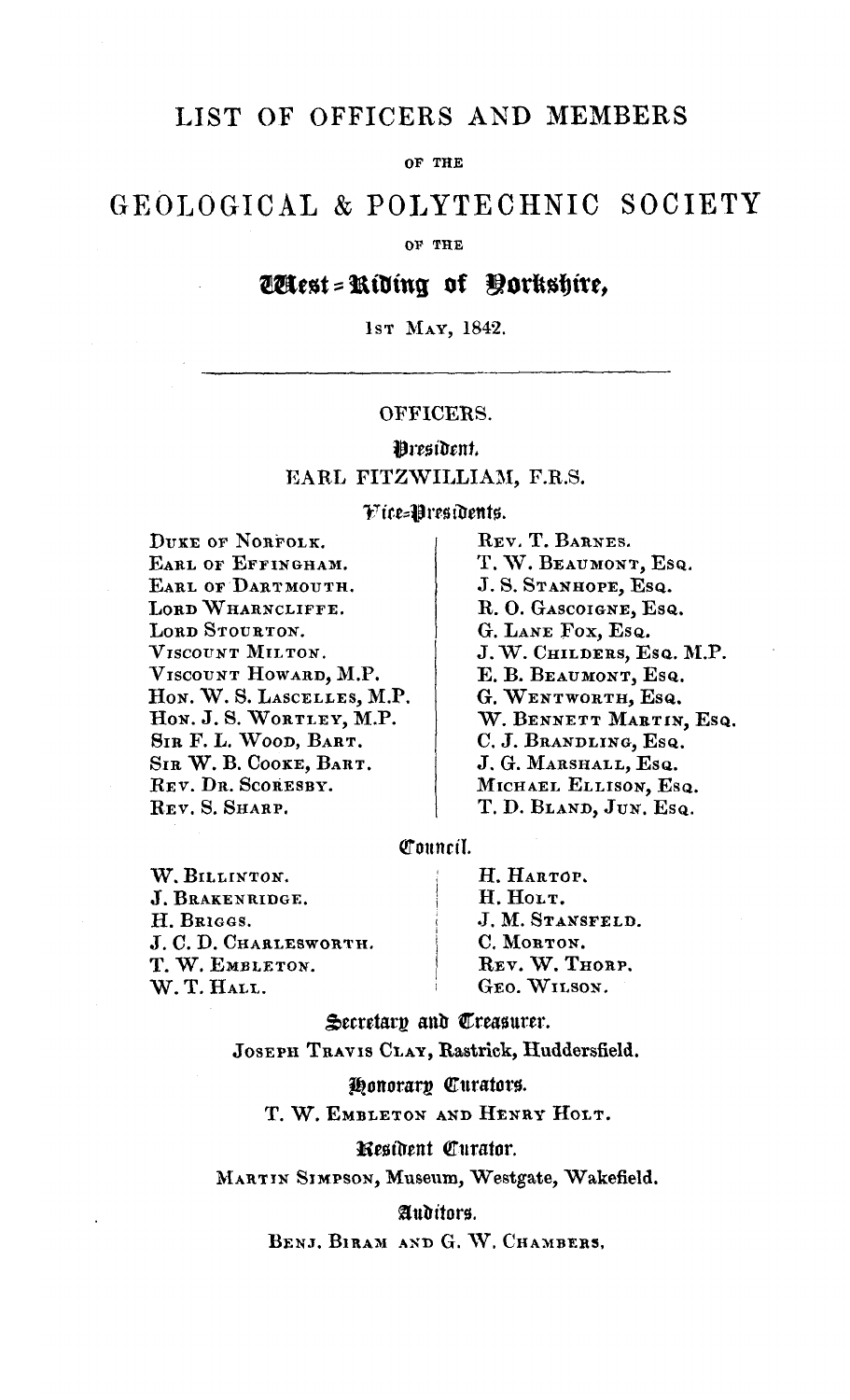#### MEMBERS.

Rev. C. E. Armstrong, Hemsworth, Pontefract. John Aldred, Rotherham. Dr. Wm. Alexander, Lord-street, Halifax. John Atkinson, Chesterfield. Wm. Aldam, Jun., M.P., Warmsworth, Doncaster. James Alexander, Doncaster. Edward N. Alexander, F.S.A., Halifax Edward Akroyd, Bank Field, Halifax. Henry Akroyd, Woodside, Halifax. Joseph Abbott, Normanton, Wakefield. T. W. Beaumont, Bretton Park, Wakefield, E. B. Beaumont, Finningley Park, Bawtry. C. J. Brandling, Middleton Lodge, Leeds. Mrs. C. Brandling, Middleton Lodge, Leeds. Rev. R. Brandling. John Blayds, Oulton Hall, Leeds. George Banks, St. Catharine's, Doncaster. T. D. Bland, Jun., Kippax Park, Pontefract. Benjamin Biram, Wentworth, Rotherham. Henry Briggs, Overton House, Wakefield. John Brakenridge, Bretton Lodge, Wakefield. John Birks, Hemingfield, Barnsley. Thomas Booth, Park Iron Works, Sheffield. Rev. John Blackburn, Attereliffe Rectory, Sheffield. Robert Baxter, Doncaster. Titus S. Brooke, Dewsbury. Rev. Theophilus Barnes, Castleford Rectory, Pontefract. William BUlinton, C. E., Westgate, Wakefield. William Bull, Westgate, Wakefield. Henry Boultbee, Norfolk- street, Sheffield. Thomas Butler, Kirkstall Forge, Leeds. Ambrose Butler, Kirkstall Forge, Leeds. George Beecroft, Kirkstall Forge, Leeds. Joseph Bean, Gas Works, Bradford. T. R. Bourne, Chesterfield. Benjamin Bradshaw, Upper Thong, Huddersfield. Edmund Baxter, Doncaster. Thomas Brooke, Doncaster. Charles Baker, Yorkshire Institution for the Deaf and Dumb, Doncaster. William Briggs, Halifax. John Brooke, Armitage Bridge, Huddersfield. Thomas Batty, Huddersfield. Samuel Barker, Mexborough, Doncaster. Phineas Beaumont, Sheffield Canal Office, Sheffield.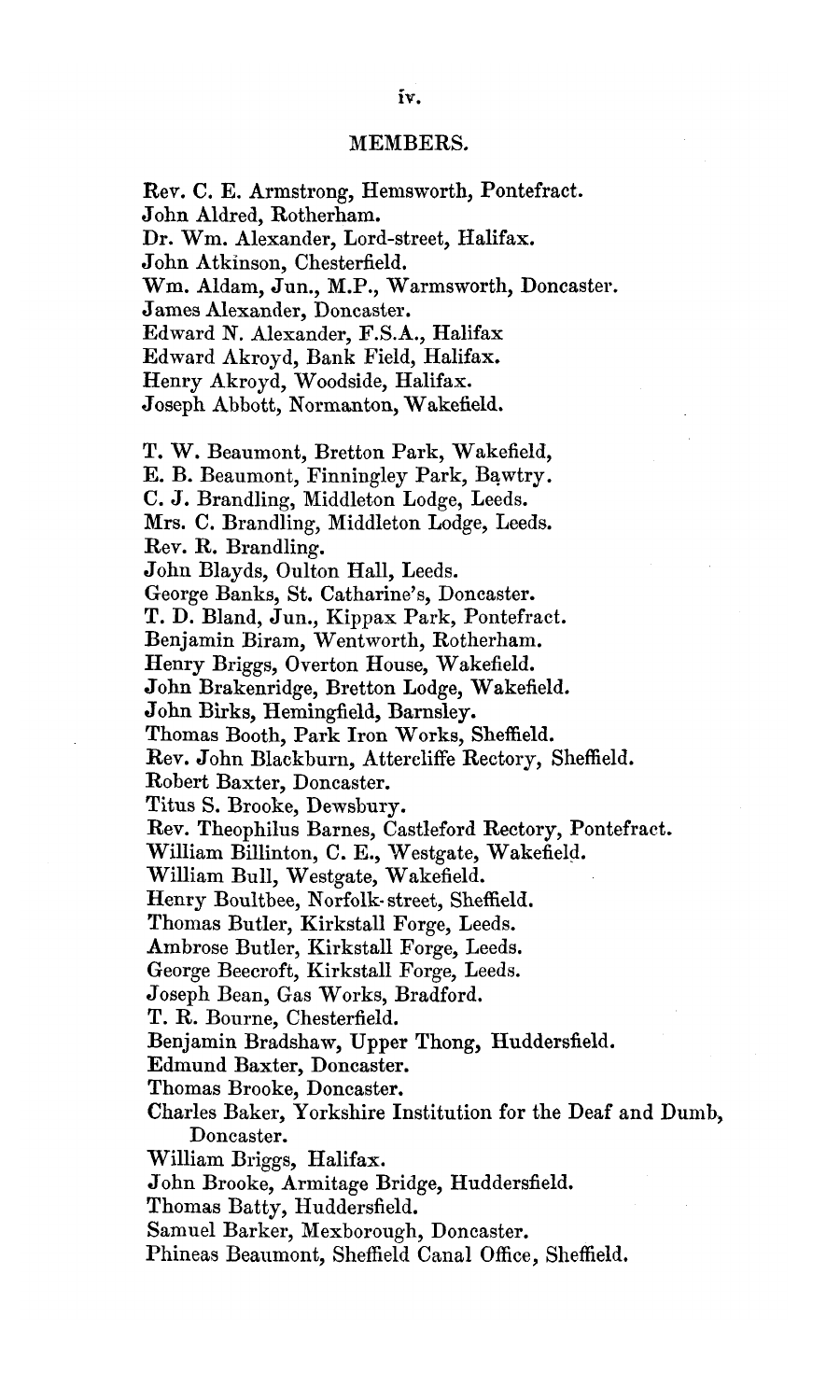Sir W. B. Cooke, Bart., Wheatley, Doncaster, P. D. Cooke, Owston, Doncaster. George Cooke, Carr House, Doncaster. J. W. Childers, M.P., Cantley, Doncaster. William Cooper, Mount Vernon, Barnsley. Samuel Cooper, Park House, Barnsley. J. D. Charlesworth, Chapelthorp Hall, Wakefield. J. C. D, Charlesworth, Chapelthorp Hall, Wakefield. Joseph Charlesworth, Lofthouse, Wakefield. Joseph Charlesworth, Jun., Lofthouse, Wakefield. G. Wilton Chambers, Clough House, Rotherham. T. G. Clayton, Byerley, Bradford. Robert Coldwell Clarke, Noblethorp, Barnsley. Thomas Casson, Hatfield Hall, Wakefield. Joseph Travis Clay, Rastrick, Huddersfield. Charles Clapham, Northgate, Wakefield. William Carr, Wath, Rotherham. C. Crowther, M.D., Wakefield. R. D. Chantrell, Leeds. Thomas Chambers, Thornclifi^e Iron Works, Sheffield. Matthew Chambers, Thomcliffe Iron Works, Sheffield. John Chambers, Thorncliffe Iron Works, Sheffield. George Chambers, High Green House, Sheffield. Newman Cash, Scarcroft Lodge, Leeds. C. Chad wick, M.D., Park-row, Leeds. John Cross, Commercial-street, Leeds. W. C. Copperthwaite, Leeds, William Cooper, Railway Terrace, Sheffield. Rev. George Chandler, Treeton Rectory, Rotherham. Henry Clarkson, Wakefield. Charles Charnock, Holmfield House, Pontefract. John Clay, Huddersfield.

The Earl of Dartmouth, Sandwell Park, Birmingham. E. B. Denison, M.P., Doncaster. William Dibb, Churwell, Leeds. Richard Dunn, Heath, Wakefield. Gabriel Davis, Boar-lane, Leeds. Benjamin Dixon, Kirkgate, Wakefield. Thomas Dunn, Richmond Hill, Sheffield. Christopher Dawson, jun., Halifax. John Dawson, Halifax. William Hey Dykes, F.G.S., Wakefield. William Dewhirst, Huddersfield.

The Earl of Effingham, The Grange, Rotherham. Thomas Wm, Embleton, Middleton, Leeds. Michael Ellison, The Farm, Sheffield.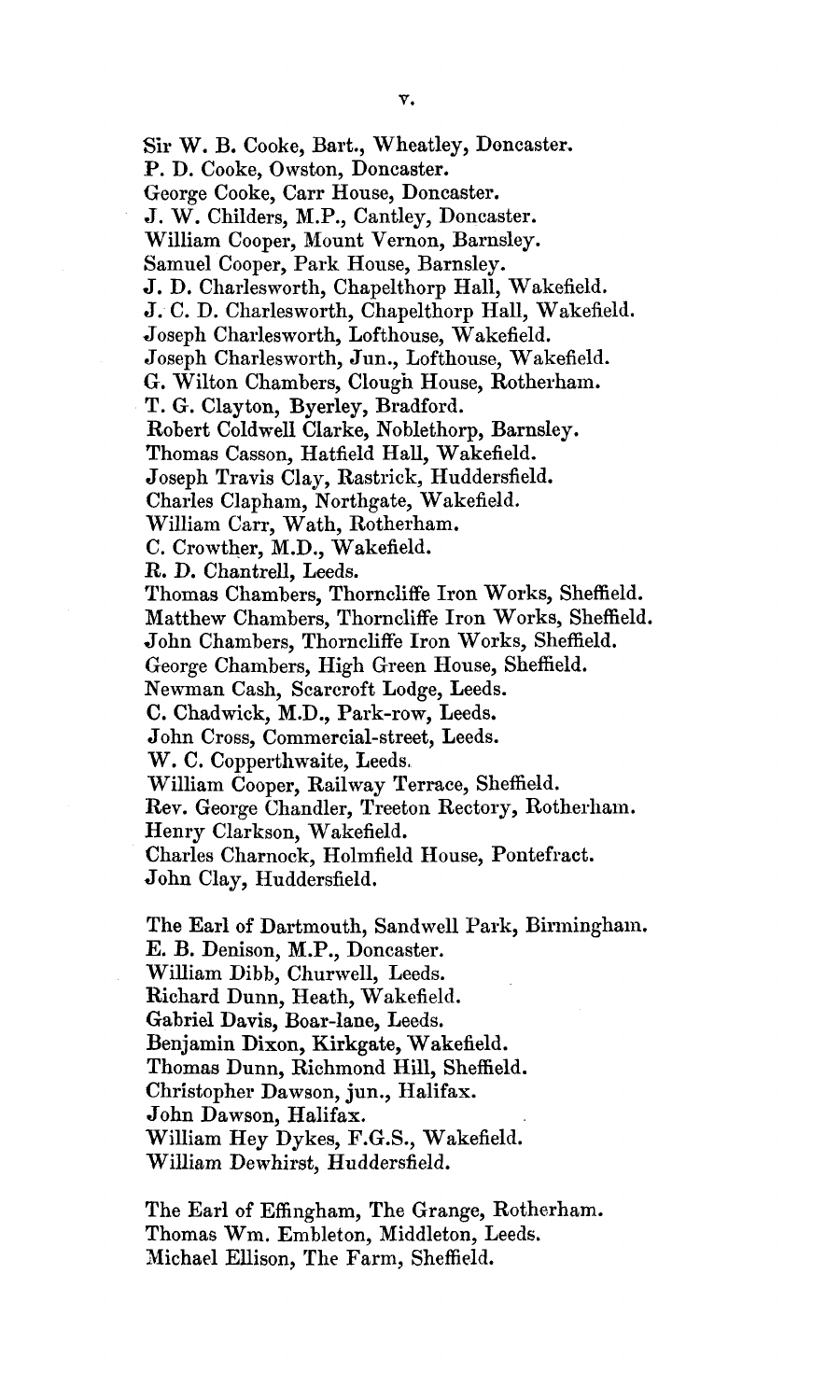Edwin Eddison, Headingley, Leeds. William Eddison, Huddersfield. J. G. Elmsall, Woodlands, Doncaster.

The Earl Fitzwilliam, Wentworth House, Rotherham. Hon. G. Wentworth Fitzwilliam, M.P., Wentworth House, Rotherhani. George Lane Fox, Bramham Park, Wetherby. John Fullerton, Thriberg Park, Rotherham. Thomas Foljambe, Holmfield, Wakefield. J. L. Fernandes, Belle Vue, Wakefield. W. F. Fairbank, East Parade, Sheffield. Andrew Faulds, Darley Hall, Bamsley. J. K. French, Blenheim Terrace, Leeds. Charles Fowler, Park-row, Leeds. Rev. Samuel Fennell, D.D., Wakefield. C. WUson Faber, North Deighton, Wetherby. Timothy Farrar, Jun. Wragby, Wakefield. John Freeman, Huddersfield. Thomas Firth, Jun., Huddersfield.

Daniel Gaskell, Lupset Hall, Wakefield. R. O. Gascoigne, Parlington, Aberford. George Greaves, Elmsall Lodge, Pontefract. H. M. Greaves, Hesley, Bawtry. William Graham, Milton Iron Works, Barnsley. Rev. John Gibson, Wilkinson-street, Sheffield. John Gully, Ackworth Park, Pontefract. Abraham Greaves, Purston, Pontefract. John Greaves, Ossett, Wakefield. Richard Gouthwaite, Lumby, Ferrybridge. William Gott, Hanover-square, Leeds. Edward Green, Phoenix Works, Wakefield.

The Viscount Howard, M.P., Barbot Hall, Rotherhani. The Lord Hawke, Womersley Park, Pontefract. James Heywood, F.G.S., Acrefield, Manchester. Henry Hartop, Barnborough Hall, Rotherham. John Hartop, Bamborough Hall, Rotherham. William Hopwood, Barnsley. Henry Holt, Bond-street, Wakefield. W. T. Hall, C. E., Sandal Cliff, Wakefield. William Hurst, Doncaster. John Harpin, Birk House, Holmfirth. Lamplugh W. Hird, Low Moor, Bradford. John Hatfield, Wakefield. Thomas Hague, Stanley Hall, Wakefield. George Hounsfield, Sheffield.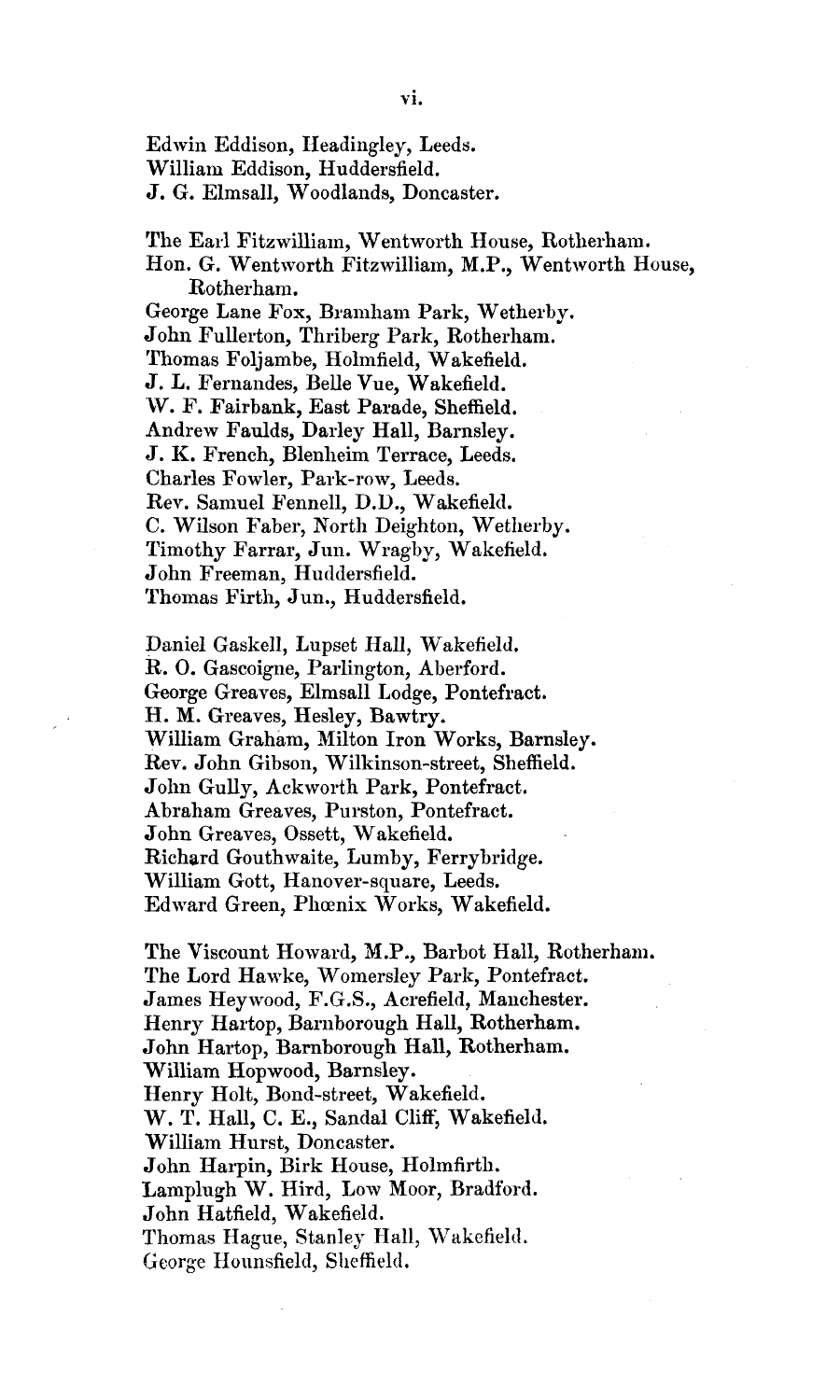George Calvert Holland, M. D., Sheffield. William James Hindle, Barnsley. William Hey, Jun., Albion-place, Leeds. Adam Hunter, M.D., Leeds. J. R. Hubbard, Park-place, Leeds, Henry Harris, Bradford. Alfred Harris, Bradford. John Garnett Horsfall, Bolton Royd, Bradford. William Hanson, Derby. William Haigh, Shay, Halifax. James Hammerton, Hellifield Peel, Skipton. Thomas Hardy, Birksgate, Huddersfield. George Hanson, Market-place, Huddersfield.

Joshua Ingham, Blake Hall, Dewsbury. John Arthur Ikin, Scarcroft, Leeds. Joshua Ingham Ikin, Leeds. James Inglis, M.D., Halifax.

W . R. H. Johnstone, St. John's, Wakefield. William Jackson, Bank-street, Sheffield. William Jeffcock, High Hazles, Sheffield. John Jeffcock, Cowley, Sheffield. Thomas D. Jeffcock, Brush House, Sheffield. Henry Jackson, St. James's-row, Sheffield. Charles Jackson, Doncaster. Abraham Jubb, Halifax. Frederick R. Jones, Birk House, Huddersfield.

Hon. Wm. S. Lascelles, M.P., Harewood, Leeds. William Lucas, The Mills, Sheffield. Henry Leah, Bradford. Tottenham Lee, Newton Lodge, Wakefield. James T. Leather, C. E., Sheffield Water Works. Charles Locke, Snapethorp, Wakefield. J. W. Leather, Springfield House, Wellington street, Leeds. James Longridge. Richard K. Lumb, Saville Green, Halifax. William Leatham, Heath, Wakefield.

The Viscount Milton, Wentworth House, Rotherham. James Garth Marshall, Headingley House, Leeds. William Bennett Martin, Worsborough Hall, Barnsley. The Archdeacon Musgrave, Vicarage, Halifax. Sir Isaac Morley, Doncaster. Charles Morton, Normanton, Wakefield. Francis Marchant, M.D., Hemsworth, Pontefract. Daniel Micklethwaite, South Parade, Wakefield.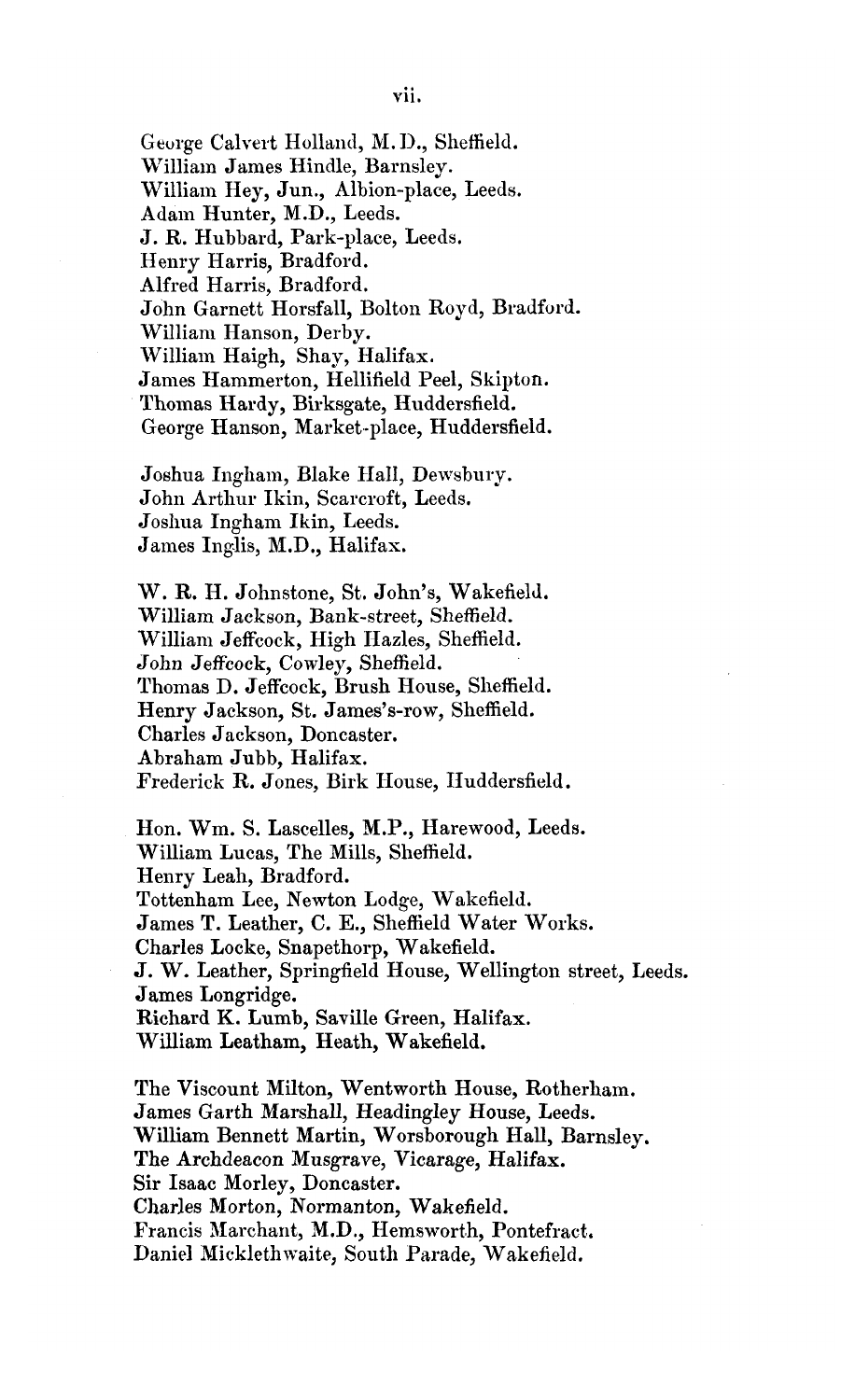S. Dickinson Martin, Leeds. Charles Gascoigne Maclea, Leeds.

Joseph Ogden March, Leeds. Joshua Mann, Bradford. William Marsden, Chapeltown Iron Works, Sheffield. William Moffatt, Doncaster. Henry Morton, Wakefield. Joseph Machell, Kirkstall. John Maxfield, Wath, Rotherliam. J. E. Morey, Doncaster. George Masser, Leeds. T. R. MandaU, Doncaster. Rey. William Monk, Owston, Doncaster. Rev. John George Morris, St. Austin's, Wakefield. Henry Macaulay, Huddersfield. Richard S. Mellin, Wakefield. Samuel Makin, Huddersfield. William Moore, Huddersfield. Wm. Pashley Milner, Attercliffe, Sheffield. John Moxon, King-street, Huddersfield. The Duke of Norfolk, St. James's-square, London. Hon. G. C. Norton, Kettlethorp Hall, Wakefield. WiUiam Newman, Darley HaU, Barnsley. Edward Newman, Barnsley. Richard Nicholls, Wakefield. William Newbould, Intake Colliery, Sheffield. Thomas Newton, Thorncliffe Iron Works, Sheffield. John Neill, Wakefield. David Nesbitt, Chapeltown Iron Works, Sheffield. John Nowell, Farnley Wood, Huddersfield. Thomas Nelson, Huddersfield. John Owthwaite, M.D., Bradford. Wilson Overend, Sheffield. Rev. R. Oldham, Huddersfield. Hugh Parker, Jun., Woodthorp, Sheffield. Richard Proctor, Hemsworth, Pontefract. Joseph Porter, Barnsley. Thomas Pearson, Commercial Buildings, Sheffield. Richard Poppleton, Westgate Moor, Wakefield. Joseph Priestley, St. John's, Wakefield. Charles Pitchforth, Boothroyd, Halifax. Thomas Pitt, Huddersfield. Robert Perring, Commercial-street, Leeds. Thomas B. Pease, South Parade, Leeds. William Peel, Frickley Hall, Doncaster.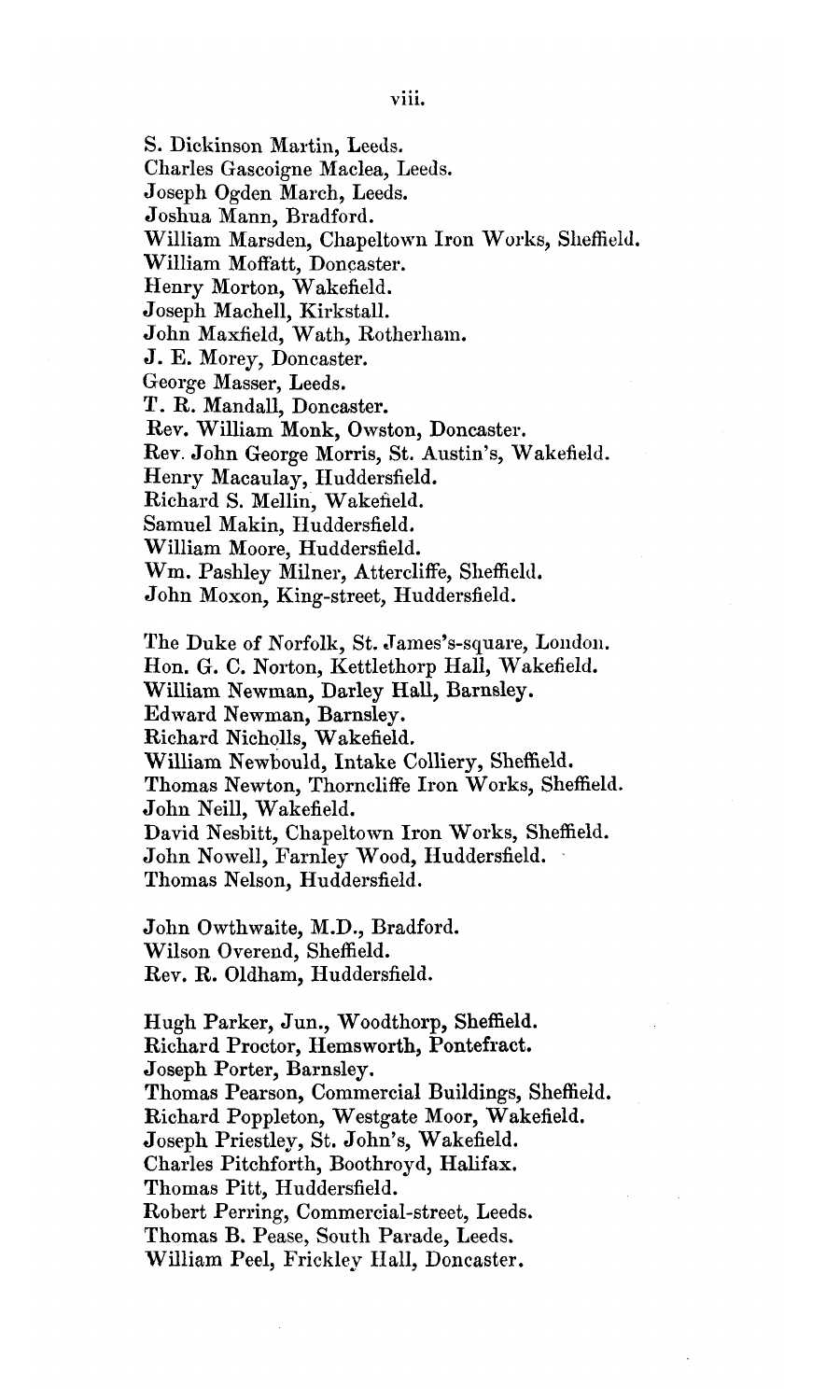John Read, Derwent Hall, Sheffield. George Ridsdale, Old Hall, Wakefield. James Rhodes, Tintwhistle. John Rand, Bradford. William Rand, Bradford. James Ray, Sheffield. John Rhodes Ralph, Halifax. Rev. Frederick Russell, Halifax. Thomas W. Rawson, Bradford. Henry Rangely, Sheffield. The Lord Stourton, AUerton Park, Wetherby. John Spencer Stanhope, Cannon Hall, Barnsley. John George Smyth, Heath Hall, Wakefield. Rev. Samuel Sharp, Vicarage, Wakefield. Rev. John Sharp, Horbury, Wakefield. Rev. W. Scoresby, D.D., Bradford. Rev. Thomas W. Simpson, Thurnscoe Hall, Doncaster. Joseph Scott, Badsworth Hall, Pontefract. George Stephenson, C.E., Tapton House, Chesterfield. Joshua Smithson, Northgate, Wakefield. J. Milnes Stansfeld, Flockton Manor House, Wakefield. John Sorby, Spital Hill, Sheffield. J. Francis Sorby, Spital Hill, Sheffield. Richard Sorhy, Rotherwood, Rotherham. Walter Sorby, Rotherwood, Rotherham. James Sidebottom, Hollingworth, Manchester. Timothy Smith, Gildersome, Leeds. Walker Smith, Brotherton, Ferrybridge. Charles J. Smith, Springfield-place, Leeds. Frederick Swanwick, C.E., Whittington, Chesterfield. George Shaw, Park-square, Leeds. Charles Sanderson, Sheffield. Joseph Stephenson, Arundel-street, Sheffield. William Sharp, Bradford. Samuel Sharp, 7, Benson's-buildings, Leeds. Joseph Smith, land-agent, Bradford. John Scholey, Wakefield. E. Scholfield, M.B., Doncaster. Thomas Shepherd, Victoria House, Huddersfield. Robert Storrs, Doncaster. Edward Sheardown, Doncaster. Joseph Stocks, Upper Shibden Hall, Halifax. Foster Shaw, Huddersfield. Bentley Shaw, Woodfield House, Lockwood, Huddersfield. George Simpson, Huddersfield. Richard Solly, Sandon-place, Sheffield.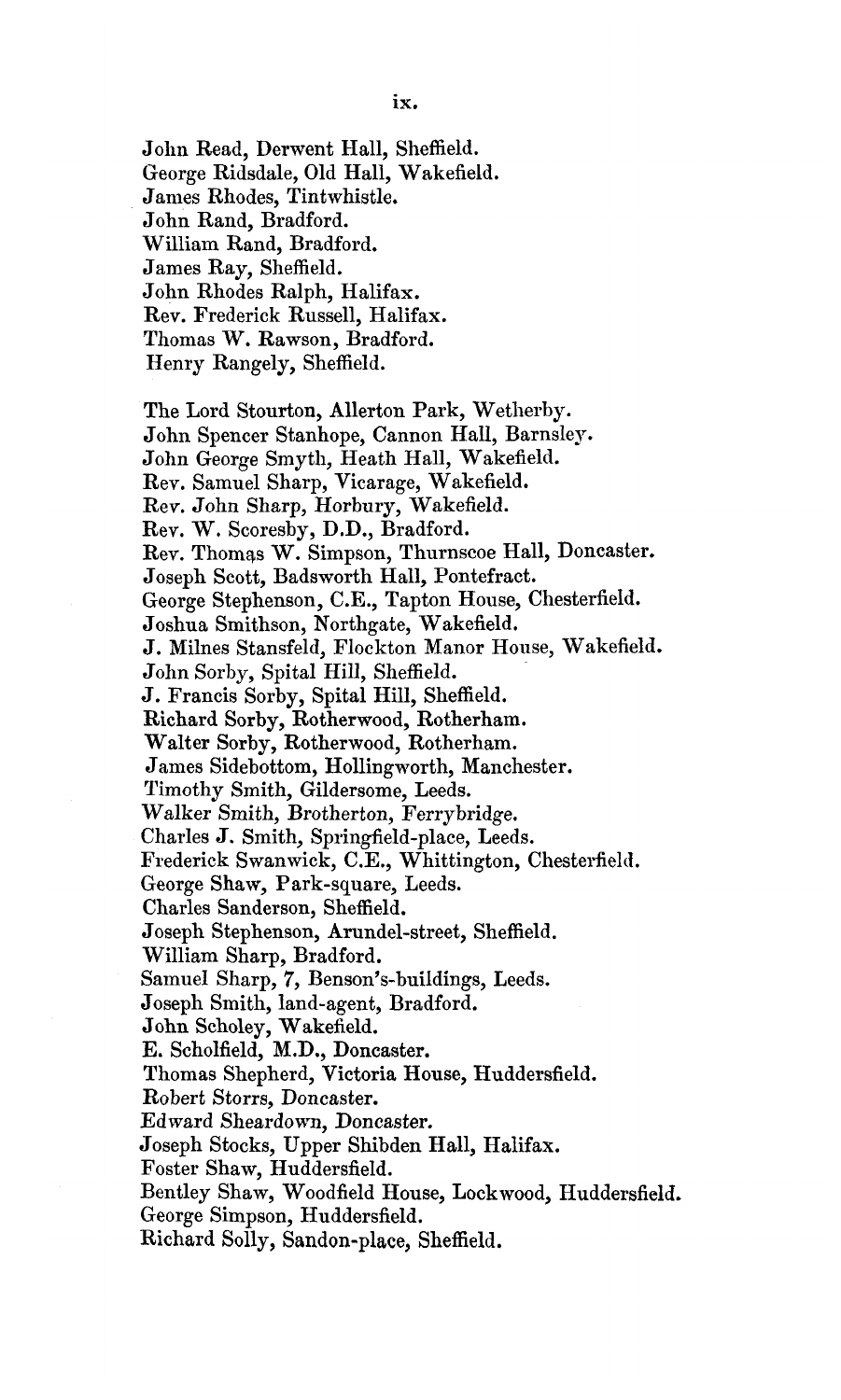Rev. Wm. Thorp, Womersley Vicarage, Pontefract. Richard Thorp, Burton, Barnsley. Rev. Henry Torre, Thornhill Rectory, Wakefield. Rev. W. Turner, Jun., Halifax. Rev. Michael Trappes, St. Patrick's, Huddersfield. John Thornely, Dodworth Green, Barnsley. John Thornely, Jun., Chiswick, Glossop. John Twihell, Barnsley. T. W. Tottie, Beech Grove, Leeds. J. W. Tottie, Beech Grove, Leeds. Henry Teal, Stourton Lodge, Leeds. Henry Teal, Jun., Stourton Lodge, Leeds. Thomas Taylor, St. John's, Wakefield. T. P. Teale, Albion-street, Leeds. Charles Tee, Pindar Oak, Barnsley. Ebenezer Tinker, Bent House, Meltham, Huddersfield. Henry Thomas, Norfolk-street, Sheffield. E. J. Teal, Leeds. Anthony Titley, Wortley Lodge, Leeds. George Turton, Sheffield. William Thorp, Thorne. John Tattersfield, Huddersfield.

Rev. James Upton, Wentworth, Rotherham.

William Vickers, Firs Hill, Sheffield.

Henry Vickers, Far Gate, Sheffield.

Edward Vickers, Western Bank, Sheffield.

Thomas Varley, Edgerton House, Huddersfield.

The Lord Wharncliffe, Wortley Hall, Sheffield.. Hon, J. Stuart Wortley, M.P., Wortley Hall, Sheffield. Sir Francis Lindley Wood, Bart., Hickleton HaU, Doncaster. Godfrey Wentworth, Woolley Park, Wakefield. F. T. W. Vernon Wentworth, Wentworth Castle, Barnsley. W. B. Wrightson, M.P., Cusworth, Doncaster. Henry Walker, Clifton, Rotherham. Rev. Henry Watkins, Silkstone Vicarage, Barnsley. Rev. Godfrey Wright, Bilham House, Doncaster. Rev. Charles Wicksteed, Leeds. Thomas Wilson, Crimbles House, Leeds. Edward Waud, Chester Court, Selby. John Wilson, Flockton Colliery, Wakefield. George Wilson, Cross-square, Wakefield. Martin Westmorelond, Jun., Astley Colliery, Leeds. William Wordsworth, Black Gates, Wakefield. John Walker, Wakefield. Marshall Williams, Pule Hill Hall, Sheffield. Thomas Winsmore Wilson, Oak House, Barnsley.